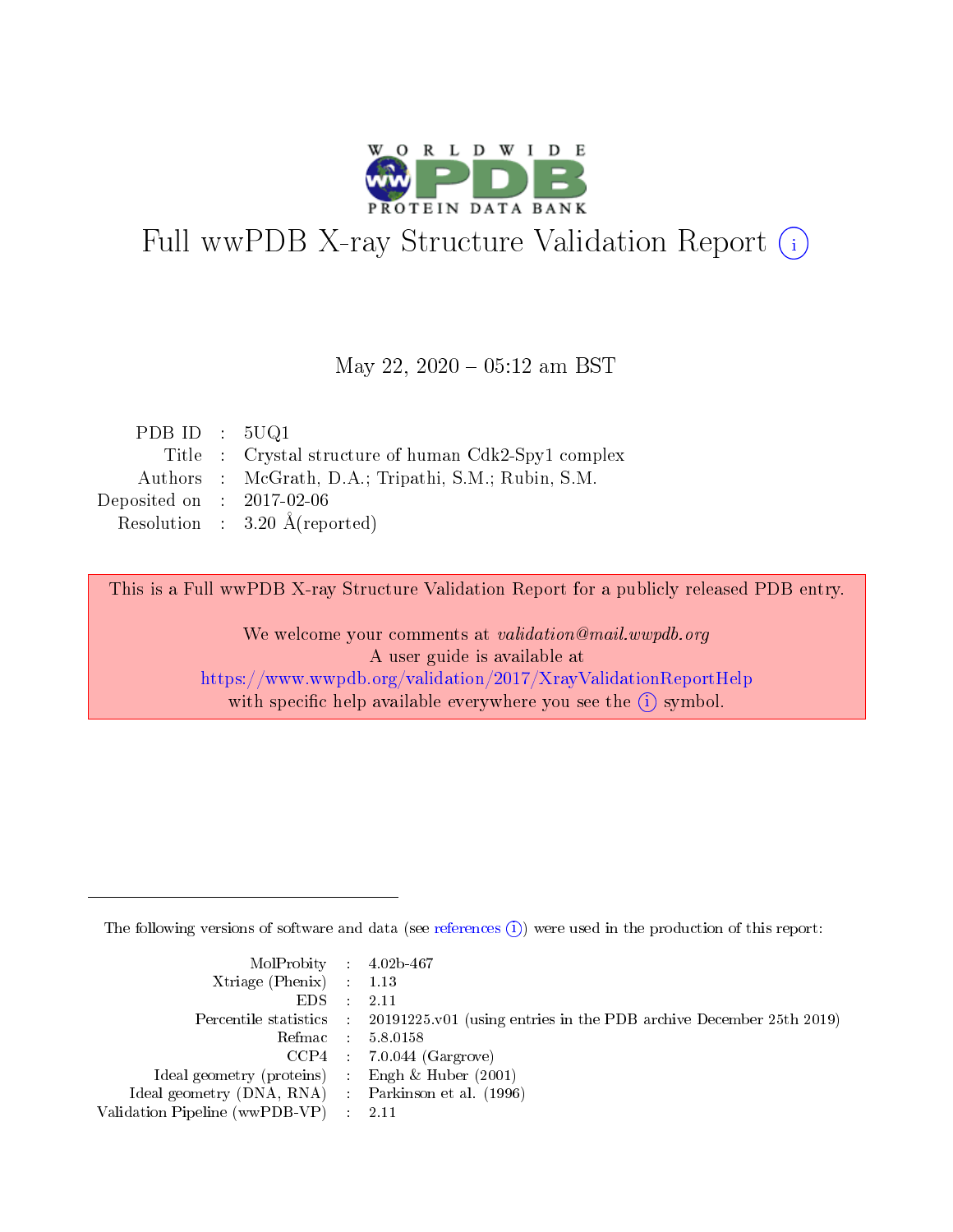# 1 [O](https://www.wwpdb.org/validation/2017/XrayValidationReportHelp#overall_quality)verall quality at a glance  $(i)$

The following experimental techniques were used to determine the structure: X-RAY DIFFRACTION

The reported resolution of this entry is 3.20 Å.

Percentile scores (ranging between 0-100) for global validation metrics of the entry are shown in the following graphic. The table shows the number of entries on which the scores are based.



| Metric                | Whole archive<br>$(\#\mathrm{Entries})$ | Similar resolution<br>$(\#\text{Entries},\,\text{resolution}\,\,\text{range}(\textup{\AA}))$ |
|-----------------------|-----------------------------------------|----------------------------------------------------------------------------------------------|
| $R_{free}$            | 130704                                  | $1133(3.20-3.20)$                                                                            |
| Clashscore            | 141614                                  | $1253(3.20-3.20)$                                                                            |
| Ramachandran outliers | 138981                                  | $1234(3.20-3.20)$                                                                            |
| Sidechain outliers    | 138945                                  | $1233(3.20-3.20)$                                                                            |
| RSRZ outliers         | 127900                                  | $1095(3.20-3.20)$                                                                            |

The table below summarises the geometric issues observed across the polymeric chains and their fit to the electron density. The red, orange, yellow and green segments on the lower bar indicate the fraction of residues that contain outliers for  $>=3, 2, 1$  and 0 types of geometric quality criteria respectively. A grey segment represents the fraction of residues that are not modelled. The numeric value for each fraction is indicated below the corresponding segment, with a dot representing fractions <=5% The upper red bar (where present) indicates the fraction of residues that have poor fit to the electron density. The numeric value is given above the bar.

| Mol | Chain  | $\overline{\phantom{a}}$ Length | Quality of chain   |          |                              |
|-----|--------|---------------------------------|--------------------|----------|------------------------------|
|     | А      | 301                             | $\%$<br>71%        | 23%      | $\ddot{\phantom{a}}$         |
|     | $\cap$ | 301                             | 2%<br>72%          | 23%      | $\bullet\qquad\bullet\qquad$ |
| ച   | В      | 160                             | $\%$<br>59%<br>24% | ٠        | 16%                          |
| ച   |        | 160                             | $\%$<br>71%        | 14%<br>٠ | 13%                          |

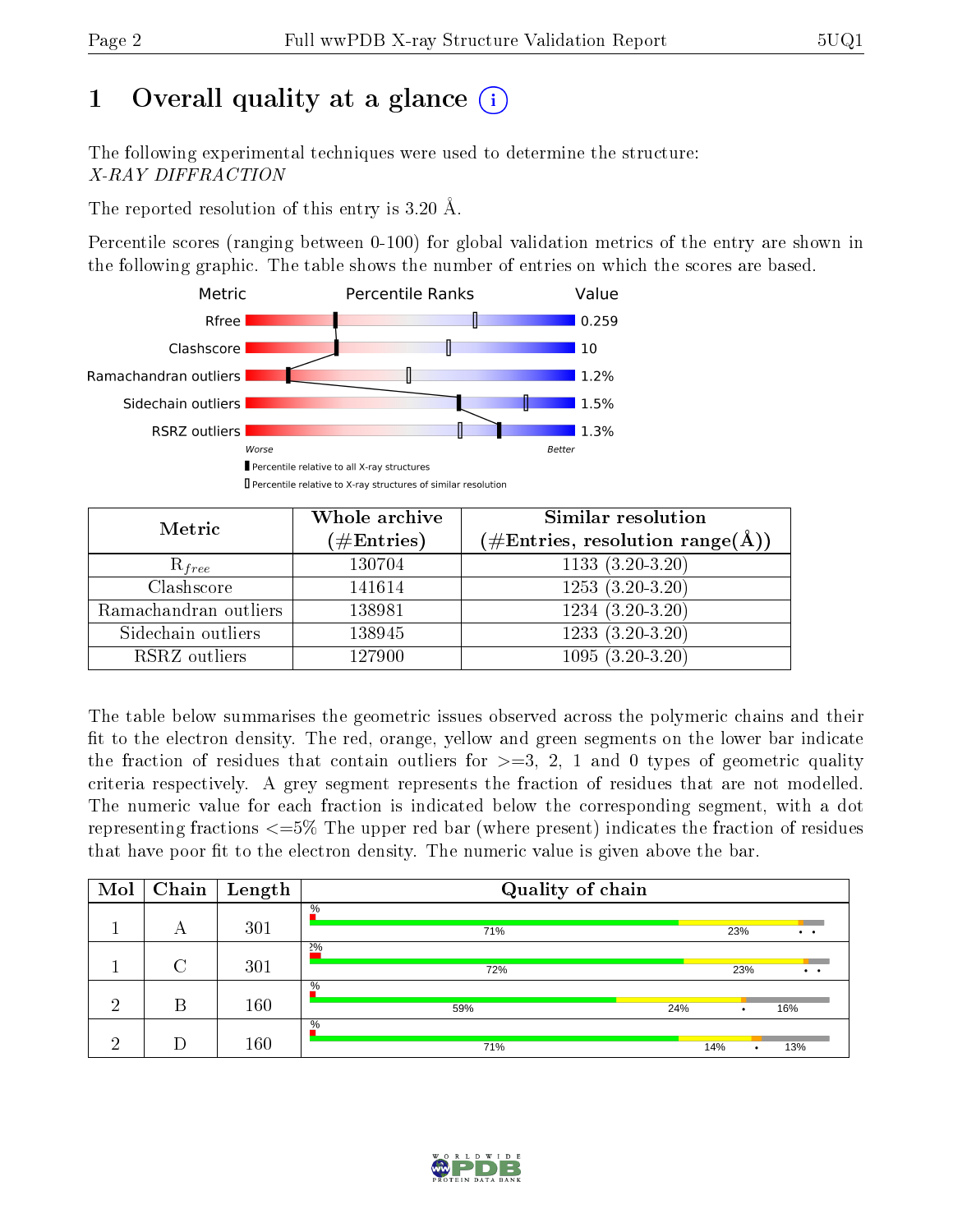# 2 Entry composition  $\left( \cdot \right)$

There are 2 unique types of molecules in this entry. The entry contains 6913 atoms, of which 0 are hydrogens and 0 are deuteriums.

In the tables below, the ZeroOcc column contains the number of atoms modelled with zero occupancy, the AltConf column contains the number of residues with at least one atom in alternate conformation and the Trace column contains the number of residues modelled with at most 2 atoms.

Molecule 1 is a protein called Cyclin-dependent kinase 2.

| Mol | Chain   Residues | Atoms |              |        |       |  |  | $\text{ZeroOcc} \mid \text{AltConf} \mid \text{Trace}$ |  |
|-----|------------------|-------|--------------|--------|-------|--|--|--------------------------------------------------------|--|
|     | 288              | Total | $C =$        |        |       |  |  |                                                        |  |
|     |                  | 2294  | 1497 387 403 |        |       |  |  |                                                        |  |
|     | 289              |       | Total C      | N.     |       |  |  |                                                        |  |
|     |                  | 2293  | 1491         | $-386$ | 408 8 |  |  |                                                        |  |

There are 6 discrepancies between the modelled and reference sequences:

| Chain  | Residue | Modelled   | Actual | Comment        | Reference         |
|--------|---------|------------|--------|----------------|-------------------|
| А      | $-2$    | <b>GLY</b> |        | expression tag | <b>UNP P24941</b> |
| А      | $-1$    | <b>GLU</b> |        | expression tag | <b>UNP P24941</b> |
|        |         | <b>PHE</b> |        | expression tag | UNP P24941        |
| $\cap$ | $-2$    | <b>GLY</b> |        | expression tag | $ $ UNP P24941    |
| $\cap$ | $-1$    | <b>GLU</b> |        | expression tag | <b>UNP P24941</b> |
|        |         | <b>PHE</b> |        | expression tag | $ $ UNP P24941    |

• Molecule 2 is a protein called Speedy protein A.

| Mol | $\mid$ Chain $\mid$ Residues | Atoms         |  |               |        | $\rm ZeroOcc \mid AltConf \mid Trace$ |  |  |
|-----|------------------------------|---------------|--|---------------|--------|---------------------------------------|--|--|
|     | 134                          | Total C N O S |  |               |        |                                       |  |  |
|     |                              | 1143          |  | 744 192 198 9 |        |                                       |  |  |
|     | 139                          | Total C N O   |  |               |        |                                       |  |  |
|     |                              | 1183 771 198  |  |               | 204 10 |                                       |  |  |

There are 14 discrepancies between the modelled and reference sequences:

| Chain | Residue | Modelled   | Actual | Comment        | Reference  |
|-------|---------|------------|--------|----------------|------------|
| В     | 54      | GLY        |        | expression tag | UNP Q5MJ70 |
| R     | 55      | ALA        |        | expression tag | UNP Q5MJ70 |
| В     | 56      | MET        |        | expression tag | UNP Q5MJ70 |
|       | 57      | ASP        |        | expression tag | UNP Q5MJ70 |
| R     | 58      | <b>PRO</b> |        | expression tag | UNP Q5MJ70 |
| R     | 59      | GLU        |        | expression tag | UNP Q5MJ70 |

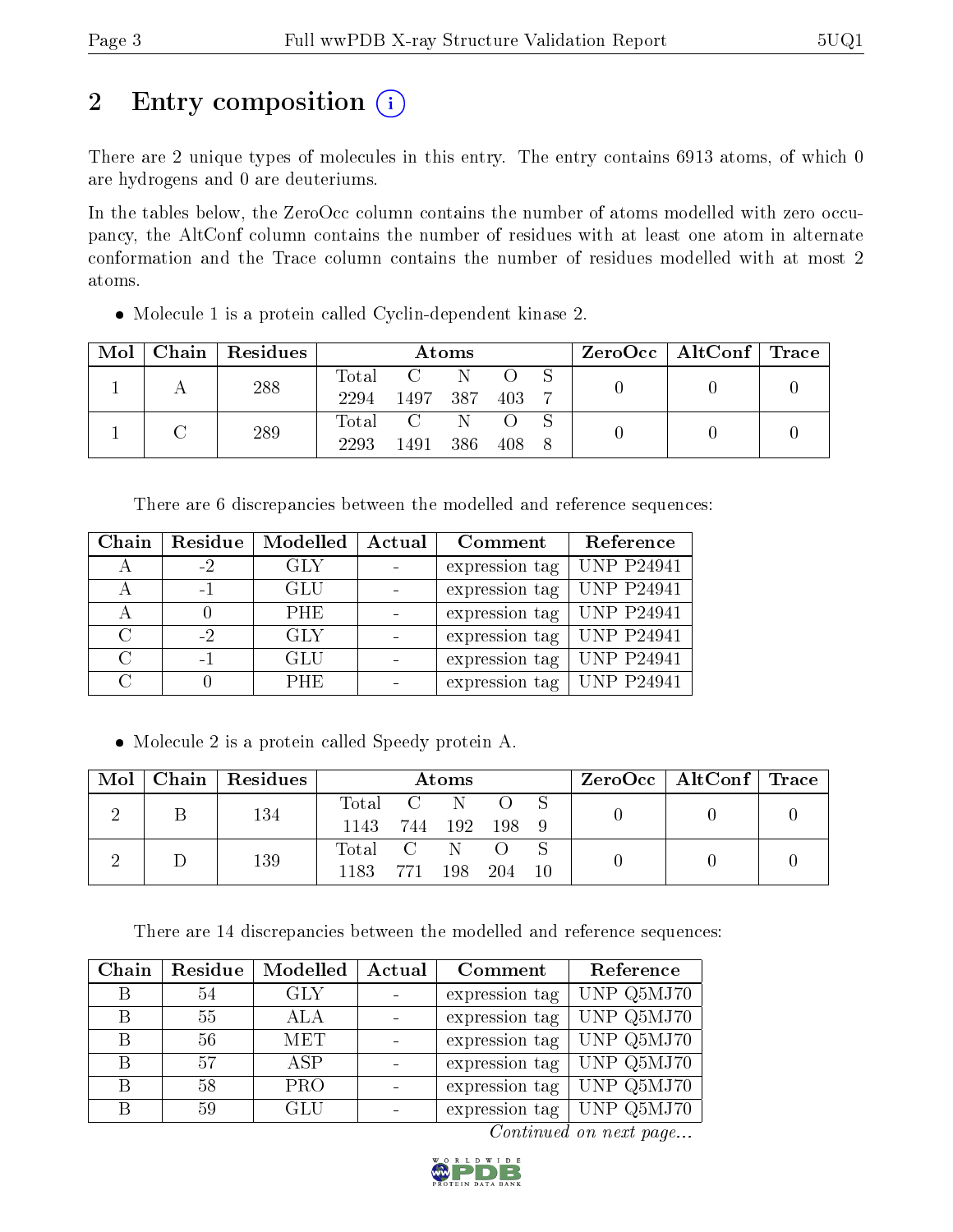| Chain | Residue | Modelled   | Actual | Comment        | Reference  |
|-------|---------|------------|--------|----------------|------------|
| Β     | 60      | PHE        |        | expression tag | UNP Q5MJ70 |
| D     | 54      | <b>GLY</b> |        | expression tag | UNP Q5MJ70 |
| D     | 55      | ALA        |        | expression tag | UNP Q5MJ70 |
| Ð     | 56      | MET        |        | expression tag | UNP Q5MJ70 |
| D     | 57      | ASP.       |        | expression tag | UNP Q5MJ70 |
| D     | 58      | <b>PRO</b> |        | expression tag | UNP Q5MJ70 |
| D     | 59      | <b>GLU</b> |        | expression tag | UNP Q5MJ70 |
| D     | 60      | <b>PHE</b> |        | expression tag | UNP Q5MJ70 |

Continued from previous page...

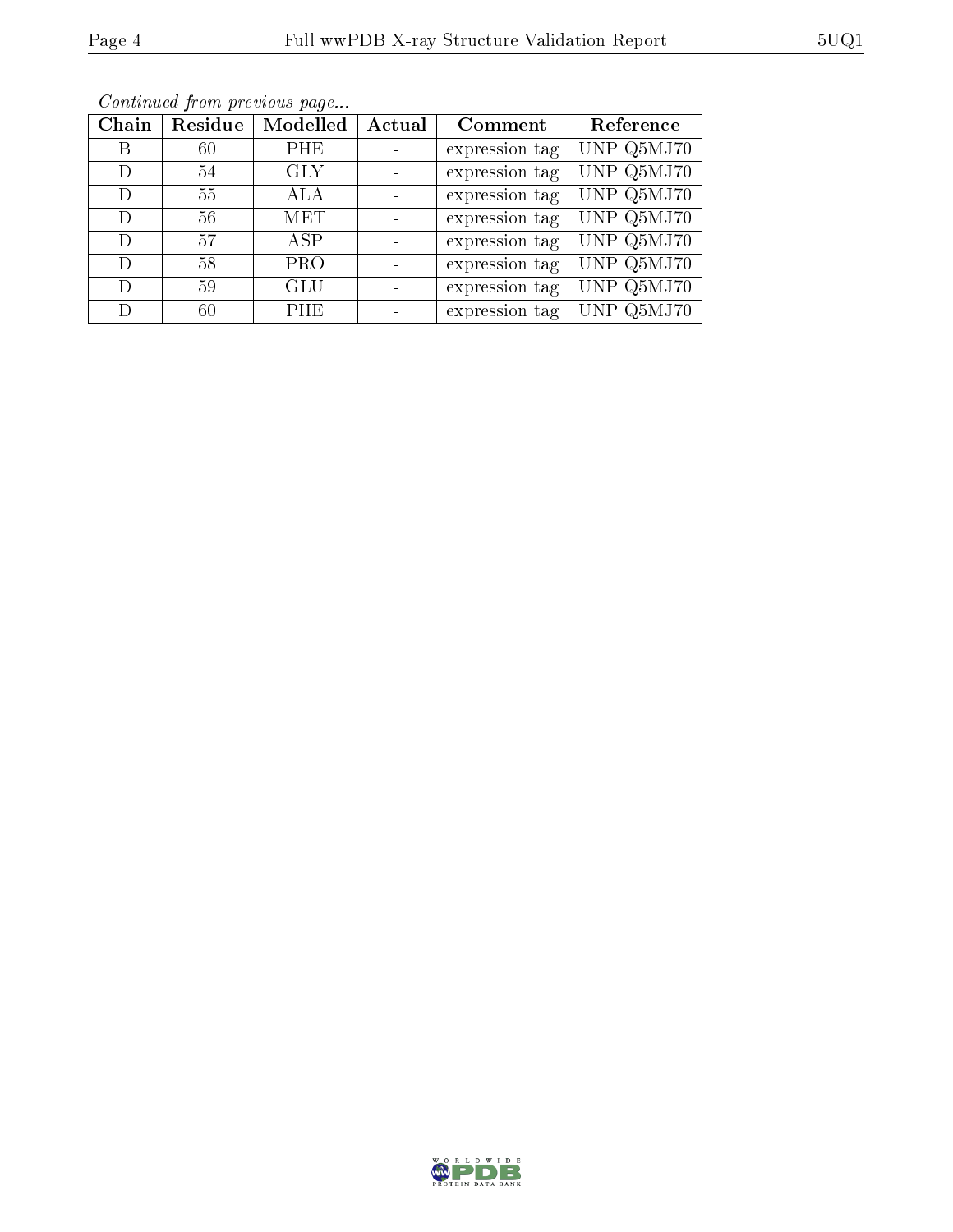## 3 Residue-property plots  $(i)$

These plots are drawn for all protein, RNA and DNA chains in the entry. The first graphic for a chain summarises the proportions of the various outlier classes displayed in the second graphic. The second graphic shows the sequence view annotated by issues in geometry and electron density. Residues are color-coded according to the number of geometric quality criteria for which they contain at least one outlier: green  $= 0$ , yellow  $= 1$ , orange  $= 2$  and red  $= 3$  or more. A red dot above a residue indicates a poor fit to the electron density (RSRZ  $> 2$ ). Stretches of 2 or more consecutive residues without any outlier are shown as a green connector. Residues present in the sample, but not in the model, are shown in grey.



• Molecule 1: Cyclin-dependent kinase 2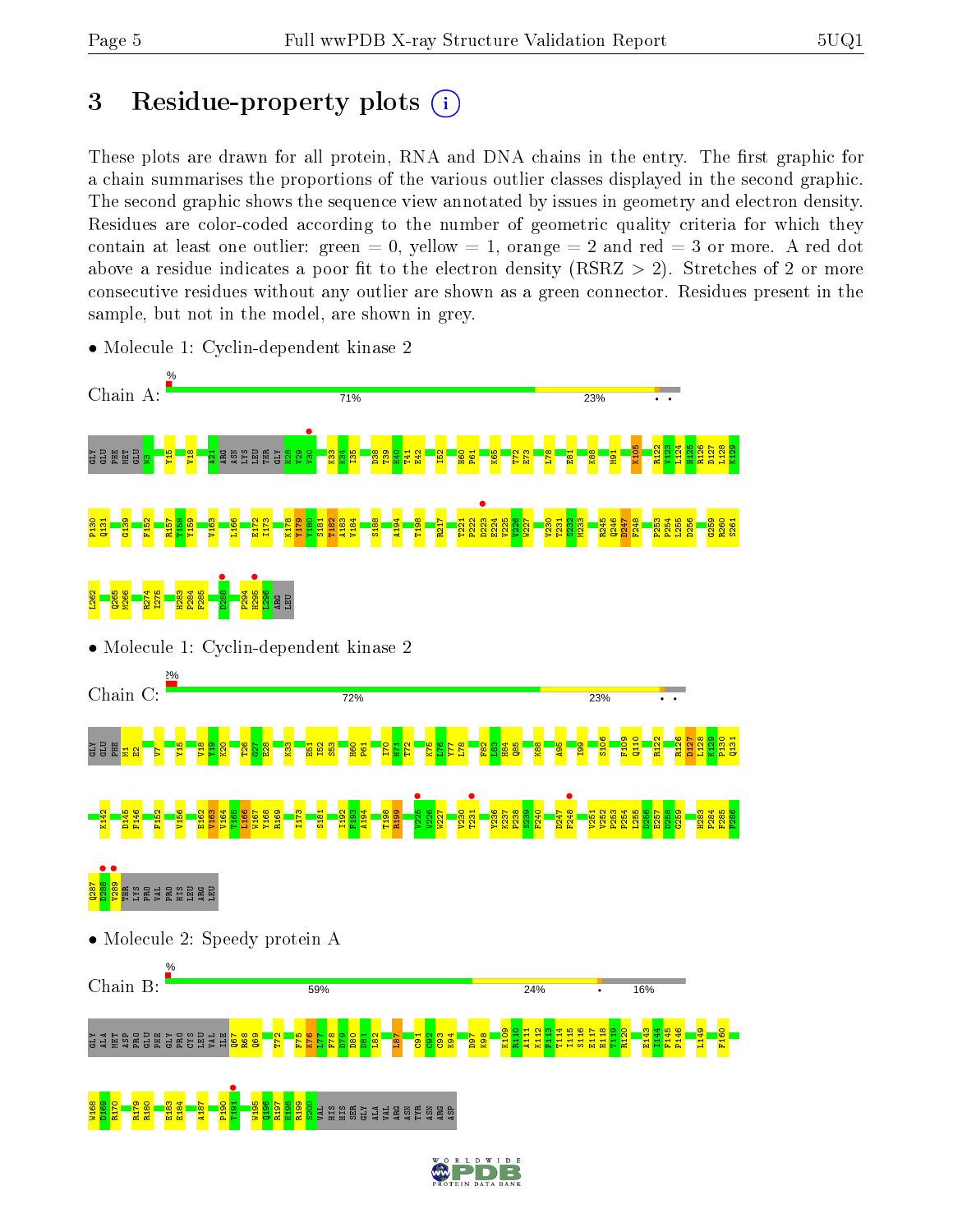

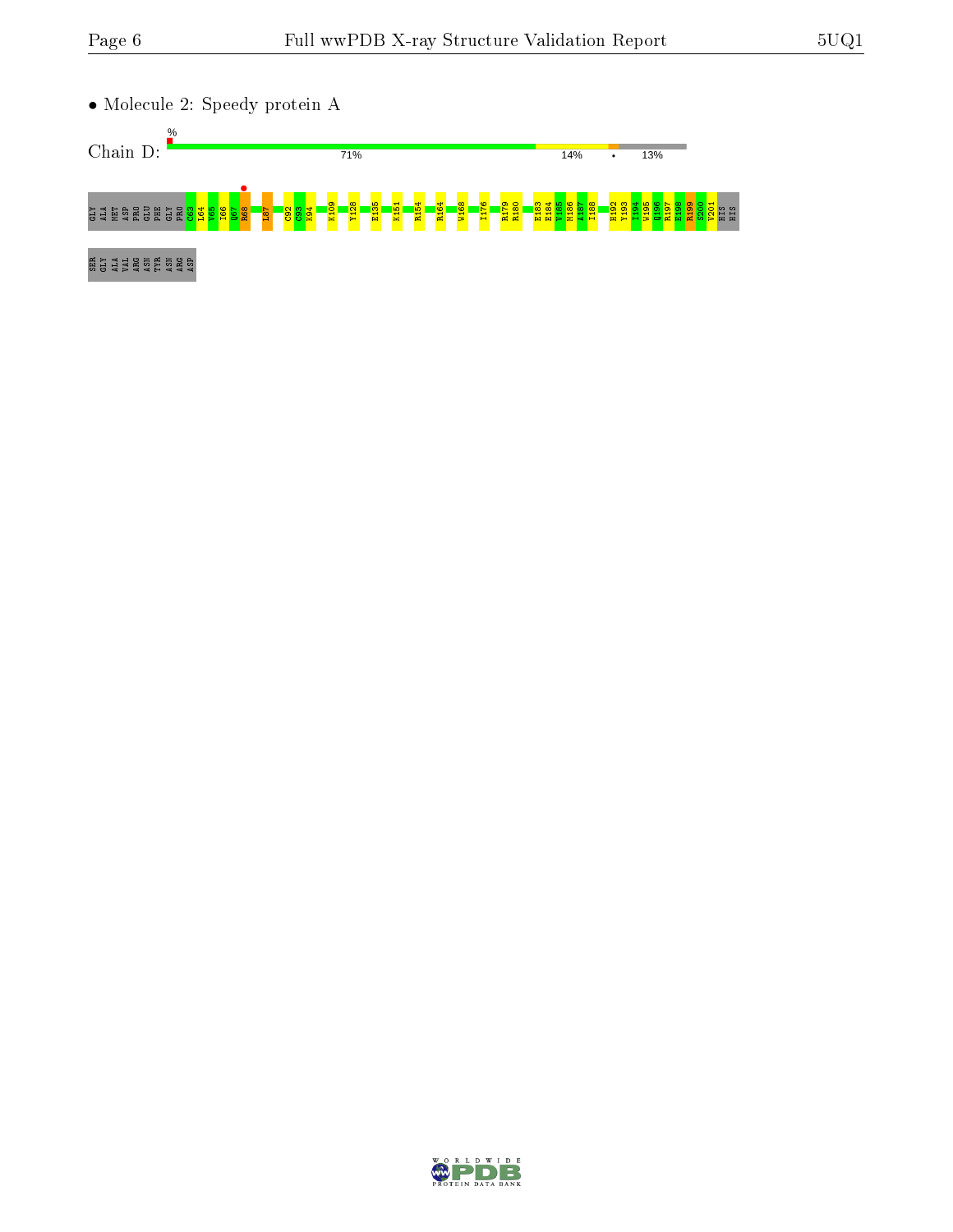# 4 Data and refinement statistics  $(i)$

| Property                                                             | Value                                              | Source     |
|----------------------------------------------------------------------|----------------------------------------------------|------------|
| Space group                                                          | P 31 2 1                                           | Depositor  |
| Cell constants                                                       | 75.36Å 325.79Å<br>$75.36\text{\AA}$                |            |
| a, b, c, $\alpha$ , $\beta$ , $\gamma$                               | $90.00^\circ$<br>$90.00^\circ$<br>$120.00^{\circ}$ | Depositor  |
| Resolution $(A)$                                                     | 46.11<br>$-3.20$                                   | Depositor  |
|                                                                      | 46.11<br>$-3.20$                                   | <b>EDS</b> |
| % Data completeness                                                  | 94.4 (46.11-3.20)                                  | Depositor  |
| (in resolution range)                                                | $92.2(46.11-3.20)$                                 | <b>EDS</b> |
| $R_{merge}$                                                          | 0.17                                               | Depositor  |
| $\mathrm{R}_{sym}$                                                   | (Not available)                                    | Depositor  |
| $\langle I/\sigma(I) \rangle$ <sup>1</sup>                           | $\overline{1.77 \text{ (at 3.19\text{\AA})}}$      | Xtriage    |
| Refinement program                                                   | PHENIX 1.9 1692                                    | Depositor  |
|                                                                      | $\overline{0.205}$ ,<br>0.261                      | Depositor  |
| $R, R_{free}$                                                        | 0.208<br>0.259<br>$\ddot{\phantom{a}}$             | DCC        |
| $\mathcal{R}_{free}$ test set                                        | 866 reflections $(4.91\%)$                         | wwPDB-VP   |
| Wilson B-factor $(A^2)$                                              | 62.9                                               | Xtriage    |
| Anisotropy                                                           | 0.121                                              | Xtriage    |
| Bulk solvent $k_{sol}(e/\mathring{A}^3)$ , $B_{sol}(\mathring{A}^2)$ | $0.33$ , $55.1$                                    | <b>EDS</b> |
| L-test for twinning <sup>2</sup>                                     | $< L >$ = 0.46, $< L2$ > = 0.28                    | Xtriage    |
| Estimated twinning fraction                                          | $0.057$ for $-h,-k,l$                              | Xtriage    |
| $F_o, F_c$ correlation                                               | 0.91                                               | <b>EDS</b> |
| Total number of atoms                                                | 6913                                               | wwPDB-VP   |
| Average B, all atoms $(A^2)$                                         | 66.0                                               | wwPDB-VP   |

Xtriage's analysis on translational NCS is as follows: The largest off-origin peak in the Patterson function is  $3.36\%$  of the height of the origin peak. No significant pseudotranslation is detected.

<sup>&</sup>lt;sup>2</sup>Theoretical values of  $\langle |L| \rangle$ ,  $\langle L^2 \rangle$  for acentric reflections are 0.5, 0.333 respectively for untwinned datasets, and 0.375, 0.2 for perfectly twinned datasets.



<span id="page-6-1"></span><span id="page-6-0"></span><sup>1</sup> Intensities estimated from amplitudes.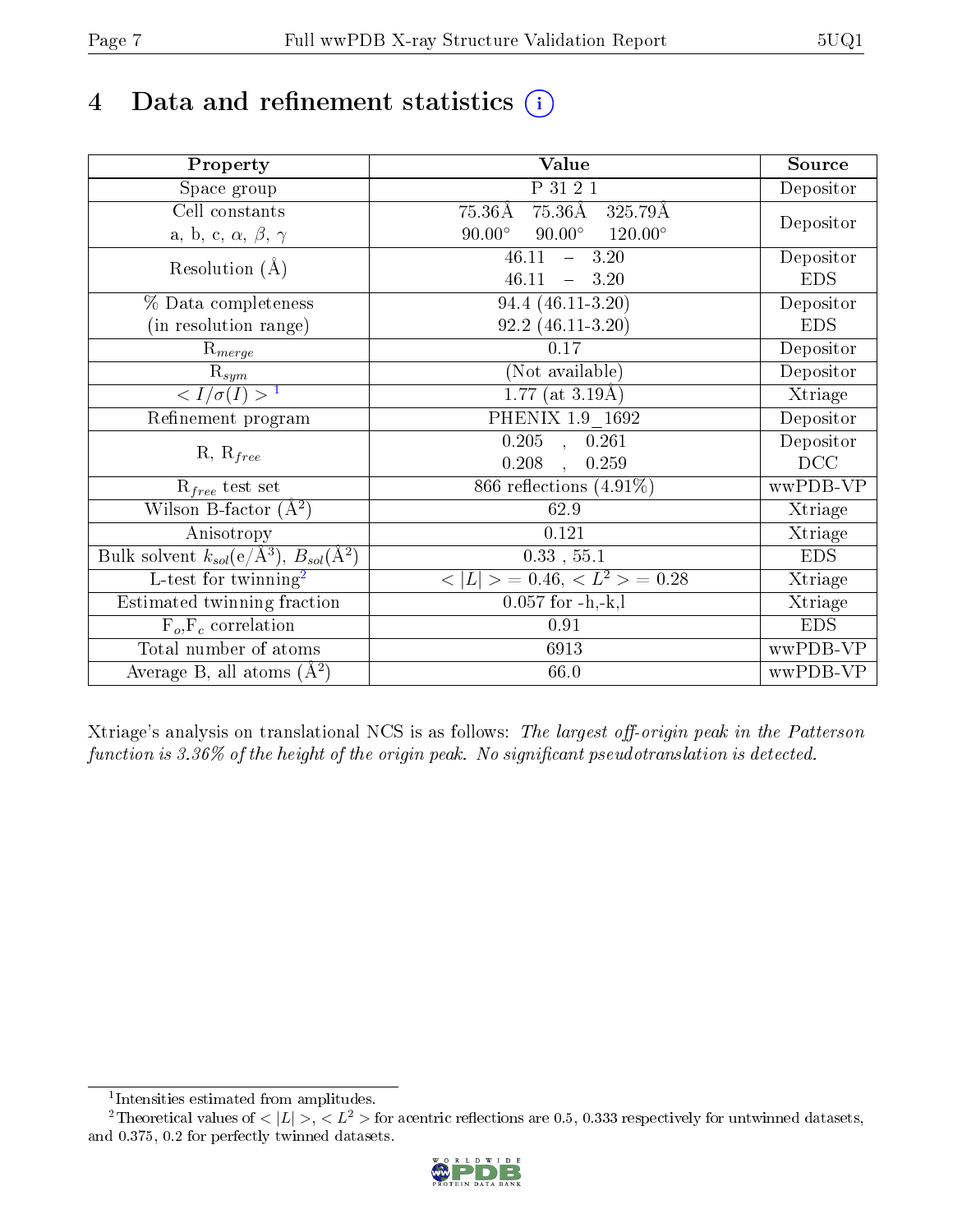# 5 Model quality  $(i)$

### 5.1 Standard geometry (i)

The Z score for a bond length (or angle) is the number of standard deviations the observed value is removed from the expected value. A bond length (or angle) with  $|Z| > 5$  is considered an outlier worth inspection. RMSZ is the root-mean-square of all Z scores of the bond lengths (or angles).

| Mol                         | Chain        |                     | Bond lengths    | Bond angles |             |  |
|-----------------------------|--------------|---------------------|-----------------|-------------|-------------|--|
|                             |              | RMSZ<br>$\# Z  > 5$ |                 | <b>RMSZ</b> | $\ Z\  > 5$ |  |
| $\blacksquare$ 1            | $\mathbf{A}$ | 0.33                | 0/2355          | 0.55        | 0/3203      |  |
| $\mathbf{1}$                | C            | 0.29                | 0/2350          | 0.54        | 0/3192      |  |
| $\mathcal{D}_{\mathcal{L}}$ | R            | 0.34                | 0/1173          | 0.51        | 0/1582      |  |
| 2                           | Ð            | 0.32                | 0/1213          | 0.53        | /1637       |  |
| All                         | Αll          | 0.32                | $^{\prime}7091$ | 0.54        | /9614       |  |

Chiral center outliers are detected by calculating the chiral volume of a chiral center and verifying if the center is modelled as a planar moiety or with the opposite hand.A planarity outlier is detected by checking planarity of atoms in a peptide group, atoms in a mainchain group or atoms of a sidechain that are expected to be planar.

|  | $\mid$ Mol $\mid$ Chain $\mid$ #Chirality outliers $\mid$ #Planarity outliers $\mid$ |
|--|--------------------------------------------------------------------------------------|
|  |                                                                                      |

There are no bond length outliers.

There are no bond angle outliers.

There are no chirality outliers.

All (1) planarity outliers are listed below:

|  |      | Mol   Chain   Res   Type   Group |
|--|------|----------------------------------|
|  | A SP | $\perp$ Peptide                  |

#### 5.2 Too-close contacts  $(i)$

In the following table, the Non-H and H(model) columns list the number of non-hydrogen atoms and hydrogen atoms in the chain respectively. The H(added) column lists the number of hydrogen atoms added and optimized by MolProbity. The Clashes column lists the number of clashes within the asymmetric unit, whereas Symm-Clashes lists symmetry related clashes.

|  |      |      | $\mid$ Mol $\mid$ Chain $\mid$ Non-H $\mid$ H(model) $\mid$ H(added) $\mid$ Clashes $\mid$ Symm-Clashes |
|--|------|------|---------------------------------------------------------------------------------------------------------|
|  | 2294 | 2318 |                                                                                                         |

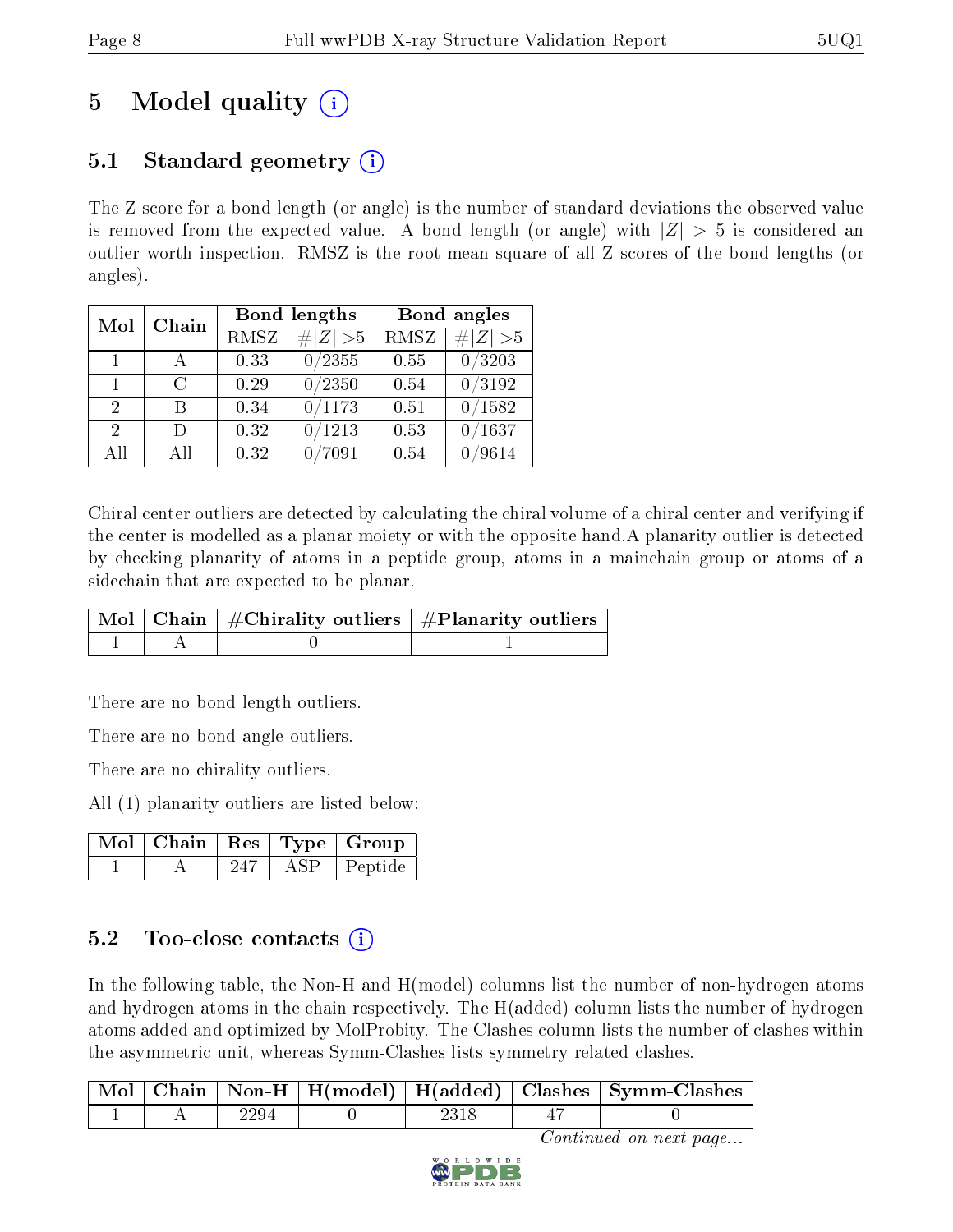|  | <u>oo issanad oo jigiisha jirooso deegaa i</u> |      |  |      |     |                                                                    |  |
|--|------------------------------------------------|------|--|------|-----|--------------------------------------------------------------------|--|
|  |                                                |      |  |      |     | Mol   Chain   Non-H   H(model)   H(added)   Clashes   Symm-Clashes |  |
|  |                                                | 2293 |  | 2321 |     |                                                                    |  |
|  |                                                | 1143 |  | 1114 |     |                                                                    |  |
|  |                                                | 1183 |  | 1165 |     |                                                                    |  |
|  |                                                | 6913 |  | 6918 | 138 |                                                                    |  |

Continued from previous page...

The all-atom clashscore is defined as the number of clashes found per 1000 atoms (including hydrogen atoms). The all-atom clashscore for this structure is 10.

All (138) close contacts within the same asymmetric unit are listed below, sorted by their clash magnitude.

| Atom-1             | Atom-2             | Interatomic       | Clash           |
|--------------------|--------------------|-------------------|-----------------|
|                    |                    | distance $(\AA)$  | overlap $(\AA)$ |
| 1:C:247:ASP:OD1    | 1:C:248:PHE:N      | $\overline{2.08}$ | 0.86            |
| 2:D:135:GLU:OE1    | 2:D:199:ARG:NH2    | 2.09              | 0.84            |
| 1:A:178:LYS:HG3    | 1: A:179: TYR: HD1 | 1.43              | 0.79            |
| 1: C:95: ALA: HA   | 1:C:199:ARG:HD2    | 1.65              | 0.78            |
| 1: A:178: LYS: HG3 | 1: A:179: TYR: CD1 | 2.19              | 0.77            |
| 2: D:94: LYS: HA   | 2:D:199:ARG:NH1    | 2.00              | 0.75            |
| 2:B:68:ARG:HD3     | 2: B:69: GLN:H     | 1.52              | 0.74            |
| 1: A:181: SER:O    | 1:A:183:ALA:N      | $\overline{2}.19$ | 0.74            |
| 1:A:247:ASP:OD1    | 1:A:248:PHE:N      | 2.19              | 0.72            |
| 1:C:248:PHE:HA     | 1:C:251:VAL:HG12   | 1.72              | 0.71            |
| 1: A: 159: TYR: O  | 1: A:178:LYS:NZ    | 2.25              | 0.69            |
| 1:C:52:ILE:HD11    | 1:C:78:LEU:HD11    | 1.77              | 0.66            |
| 1:C:166:LEU:O      | 1:C:168:TYR:N      | $\overline{2.30}$ | 0.65            |
| 1:C:166:LEU:O      | 1:C:169:ARG:N      | $2.28\,$          | 0.64            |
| 2:B:82:LEU:HD11    | 2:B:120:ARG:HD2    | 1.79              | 0.64            |
| 1:A:52:ILE:HD12    | 2:B:168:TRP:HH2    | 1.63              | 0.64            |
| 1:C:88:LYS:HB2     | 1:C:130:PRO:HB2    | 1.81              | 0.63            |
| 1:C:52:ILE:HD12    | 2:D:168:TRP:HH2    | 1.63              | 0.63            |
| 1:C:127:ASP:HB3    | 1:C:145:ASP:OD1    | 1.99              | 0.62            |
| 1:C:163:VAL:HG21   | 1:C:173:ILE:HD13   | 1.82              | 0.61            |
| 2:D:201:VAL:O      | 2:D:201:VAL:HG12   | 2.01              | 0.61            |
| 1:A:265:GLN:HB2    | 1:A:275:ILE:HD12   | 1.83              | 0.60            |
| 1:A:157:ARG:NH1    | 2:B:97:ASP:OD2     | 2.23              | 0.60            |
| 1:C:70:ILE:HB      | 1:C:77:TYR:HB2     | 1.84              | 0.59            |
| 1:A:72:THR:HG22    | 1: A:73: GLU:H     | 1.66              | 0.59            |
| 2:D:68:ARG:HH21    | 2:D:188:ILE:HG23   | 1.68              | 0.59            |
| 1:C:257:GLU:N      | 1:C:257:GLU:OE1    | 2.36              | 0.58            |
| 1:C:251:VAL:HG13   | 1:C:252:VAL:HG12   | 1.85              | 0.58            |
| 2:B:72:THR:O       | 2:B:76:LYS:HD2     | 2.04              | 0.58            |
| 2:D:66:ILE:O       | 2:D:109:LYS:NZ     | 2.34              | 0.57            |

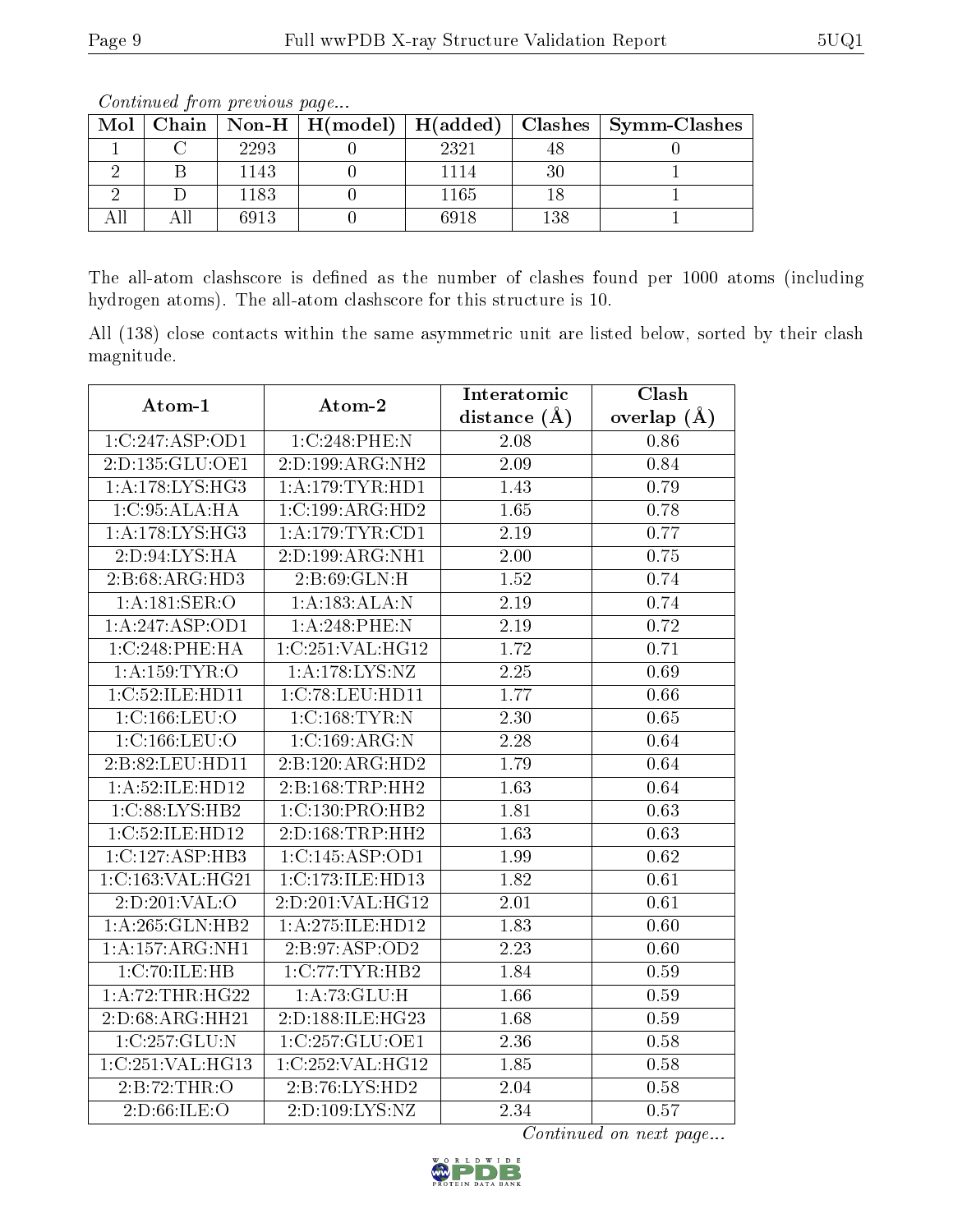| Continuea from previous page |                     | Interatomic    | $\overline{\text{Clash}}$ |
|------------------------------|---------------------|----------------|---------------------------|
| Atom-1                       | Atom-2              | distance $(A)$ | overlap $(A)$             |
| 1:A:38:ASP:OD1               | 1: A:39:THR:N       | 2.37           | 0.57                      |
| 1:C:26:THR:HG23              | 1:C:28:GLU:HG2      | 1.86           | 0.56                      |
| 1:C:88:LYS:HD3               | 1:C:131:GLN:HG3     | 1.87           | 0.56                      |
| 1:A:256:ASP:O                | 1: A:260:ARG:HG3    | 2.06           | 0.55                      |
| 2:B:72:THR:HG22              | 2:B:76:LYS:HG3      | 1.88           | 0.55                      |
| 1:A:172:GLU:OE1              | 1: A:274:ARG:NH1    | 2.33           | 0.55                      |
| 2:B:111:ALA:O                | 2: B: 112: LYS: HG2 | 2.08           | 0.54                      |
| 2:B:93:CYS:HB3               | 2:B:97:ASP:HA       | 1.88           | 0.54                      |
| 1:A:124:LEU:HD21             | 1: A: 182: THR: H   | 1.71           | 0.54                      |
| 1: A:52: ILE: HD11           | 1: A:78: LEU: HD11  | 1.88           | $0.54\,$                  |
| 2:D:135:GLU:CD               | 2:D:199:ARG:HH22    | 2.10           | 0.54                      |
| 1:C:52:ILE:HD12              | 2:D:168:TRP:CH2     | 2.43           | 0.54                      |
| 1:A:227:TRP:HB3              | 1: A:230: VAL: HB   | 1.90           | 0.54                      |
| 1:C:1:MET:HG2                | 1:C:2:GLU:H         | 1.74           | 0.53                      |
| 1:A:194:ALA:O                | 1: A:198:THR:HG22   | 2.09           | 0.53                      |
| 1: A: 159: TYR: HB2          | 1:A:178:LYS:HZ2     | 1.74           | 0.53                      |
| 1:A:15:TYR:HE1               | 1:A:18:VAL:HG23     | 1.74           | 0.53                      |
| 1:A:230:VAL:HA               | 1:A:233:MET:SD      | 2.50           | 0.52                      |
| 1:A:224:GLU:OE2              | 1: A:231:THR:OG1    | 2.25           | 0.52                      |
| 1:C:72:THR:HG23              | 1:C:75:LYS:H        | 1.75           | 0.52                      |
| 1:C:164:VAL:HG21             | 1:C:169:ARG:HA      | 1.92           | 0.51                      |
| 2: B: 117: GLU: OE1          | 2:B:170:ARG:NH1     | 2.43           | 0.51                      |
| 1:C:99:ILE:HG22              | 1:C:199:ARG:HE      | 1.76           | 0.51                      |
| 1:A:126:ARG:HD2              | 1:A:163:VAL:HG12    | 1.94           | 0.50                      |
| 1: A:88: LYS: HA             | 1: A:91:MET:HE2     | 1.93           | 0.50                      |
| 1:C:227:TRP:HB3              | 1:C:230:VAL:HB      | 1.94           | 0.50                      |
| 2:B:94:LYS:HA                | 2:B:199:ARG:HH11    | 1.76           | 0.49                      |
| 1:C:109:PHE:CD2              | 1:C:289:VAL:HG21    | 2.47           | 0.49                      |
| 1:A:223:ASP:HB3              | 1:A:225:VAL:HG22    | 1.94           | 0.49                      |
| 2:B:80:ASP:OD2               | 2:B:120:ARG:NH1     | 2.37           | 0.49                      |
| 1:C:194:ALA:O                | 1:C:198:THR:HG22    | 2.12           | 0.49                      |
| 1:C:128:LEU:O                | 1:C:192:ILE:HD11    | 2.13           | 0.49                      |
| 1: A: 253: PRO:HG2           | 1: A:254: PRO:HD3   | 1.95           | 0.49                      |
| 1:C:284:PRO:C                | 1:C:287:GLN:HE22    | $2.16\,$       | 0.49                      |
| 1:C:15:TYR:HE1               | 1:C:18:VAL:HG23     | 1.77           | 0.48                      |
| 2:D:186:MET:HG2              | 2:D:195:TRP:CE3     | 2.49           | 0.48                      |
| 2:D:94:LYS:HA                | 2:D:199:ARG:HH11    | 1.77           | 0.48                      |
| 1:A:255:LEU:HD22             | 1:A:259:GLY:HA3     | 1.96           | 0.48                      |
| 1:C:253:PRO:HG2              | 1:C:254:PRO:HD3     | 1.95           | 0.47                      |
| 2:D:68:ARG:NH2               | 2:D:188:ILE:HG23    | 2.29           | 0.47                      |
| 2: B: 109: LYS: HD3          | 2:B:109:LYS:HA      | 1.63           | 0.47                      |

Continued from previous page.

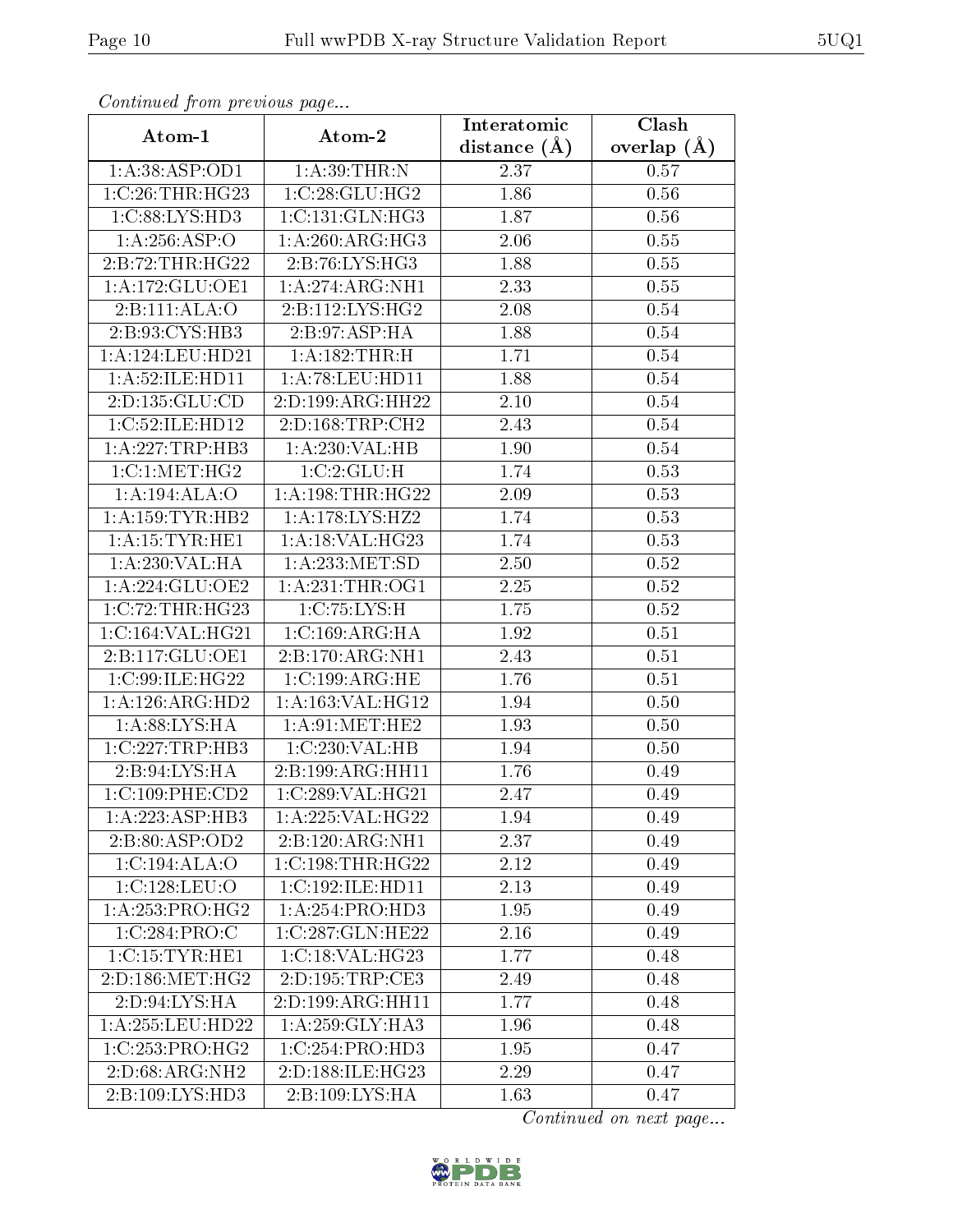| Continuati pont previous page |                    | Interatomic      | Clash           |  |
|-------------------------------|--------------------|------------------|-----------------|--|
| Atom-1                        | Atom-2             | distance $(\AA)$ | overlap $(\AA)$ |  |
| 2:B:98:LYS:HD3                | 2:B:195:TRP:O      | 2.14             | 0.47            |  |
| 1:C:283:HIS:O                 | 1:C:285:PHE:N      | 2.44             | 0.47            |  |
| 1:C:126:ARG:O                 | 1:C:127:ASP:HB2    | 2.15             | 0.47            |  |
| 2:D:151:LYS:NZ                | 2:D:154:ARG:HH21   | 2.13             | 0.47            |  |
| 2:B:115:ILE:HA                | 2:Bi:118:HIS:CD2   | 2.50             | 0.46            |  |
| 1:C:122:ARG:HA                | 1:C:152:PHE:CZ     | 2.50             | 0.46            |  |
| 1:A:105:LYS:HD3               | $1: A:285:$ PHE:O  | 2.14             | 0.46            |  |
| 1:C:287:GLN:OE1               | 1:C:287:GLN:N      | 2.46             | 0.46            |  |
| 1:A:262:LEU:O                 | 1: A:266:MET:HG3   | 2.14             | 0.46            |  |
| 2:B:179:ARG:O                 | 2:B:183:GLU:HG2    | 2.16             | 0.46            |  |
| 2:B:75:PHE:HA                 | 2:B:78:PHE:HD1     | 1.80             | 0.46            |  |
| $2: B:67: \overline{GLN:HG3}$ | 2: B:68:ARG:N      | 2.31             | 0.46            |  |
| 2:B:114:THR:HGI               | 2:B:116:SER:HG     | 1.61             | 0.46            |  |
| 2:B:143:GLU:O                 | 2:B:146:PRO:HD2    | 2.16             | 0.46            |  |
| 1:C:15:TYR:CD1                | 1:C:33:LYS:HE3     | 2.51             | 0.46            |  |
| 1:C:7:VAL:HG22                | 1:C:20:LYS:O       | 2.15             | 0.46            |  |
| 1: A: 139: GLY: HA2           | 1:A:294:PRO:HD3    | 1.98             | 0.45            |  |
| 1:A:173:ILE:HDI1              | 1:A:184:VAL:HG11   | 1.98             | 0.45            |  |
| 2:D:192:HIS:CD2               | 2:D:193:TYR:H      | 2.34             | 0.45            |  |
| 1: A:245: ARG: HG3            | 1: A:246: GLN:O    | 2.17             | 0.45            |  |
| 1:C:84:HIS:CE1                | 1:C:85:GLN:HG2     | 2.51             | 0.45            |  |
| $1:A:60:HIS:\overline{CG}$    | 1:A:61:PRO:HD2     | 2.52             | 0.45            |  |
| 1:C:248:PHE:HA                | 1:C:251:VAL:CG1    | 2.46             | 0.45            |  |
| 2:D:87:LEU:HD12               | 2:D:197:ARG:CZ     | 2.47             | 0.45            |  |
| 1: A:33: LYS: HE2             | 1: A:35: ILE: HD11 | 1.99             | 0.45            |  |
| 1: A:15:TYR:CD1               | 1:A:33:LYS:HE3     | 2.52             | 0.45            |  |
| 2:B:115:ILE:HA                | 2:B:118:HIS:HD2    | 1.83             | 0.44            |  |
| 2:B:187:ALA:HA                | 2:B:190:PRO:HG3    | 1.98             | 0.44            |  |
| 1:A:217:ARG:HH11              | 1:A:217:ARG:HG3    | 1.82             | 0.44            |  |
| 2:B:87:LEU:HD12               | 2:B:197:ARG:CZ     | 2.48             | 0.44            |  |
| 1:A:283:HIS:C                 | 1:A:285:PHE:H      | 2.21             | 0.43            |  |
| 2:D:179:ARG:O                 | 2:D:183:GLU:HG2    | 2.17             | 0.43            |  |
| 2:D:128:TYR:HDI               | 2:D:164:ARG:HD3    | 1.84             | 0.43            |  |
| 1:C:230:VAL:HG13              | 1:C:231:THR:HG23   | 2.00             | 0.43            |  |
| 1: C:60:HIS:CG                | 1:C:61:PRO:HD2     | 2.52             | 0.43            |  |
| 1: A:266: MET:HA              | 1:A:275:ILE:HG22   | 2.01             | 0.43            |  |
| 1: C:51: GLU: HG3             | 1:C:146:PHE:HB2    | 2.01             | 0.43            |  |
| 1:C:20:LYS:HD3                | 1:C:82:PHE:CE1     | 2.54             | 0.43            |  |
| 2:D:180:ARG:O                 | 2:D:184:GLU:HG3    | 2.19             | 0.43            |  |
| 2:B:180:ARG:O                 | 2:B:184:GLU:HG3    | 2.19             | 0.43            |  |
| 1:C:163:VAL:HG21              | 1:C:173:ILE:HG21   | 1.99             | 0.43            |  |

Continued from previous page.

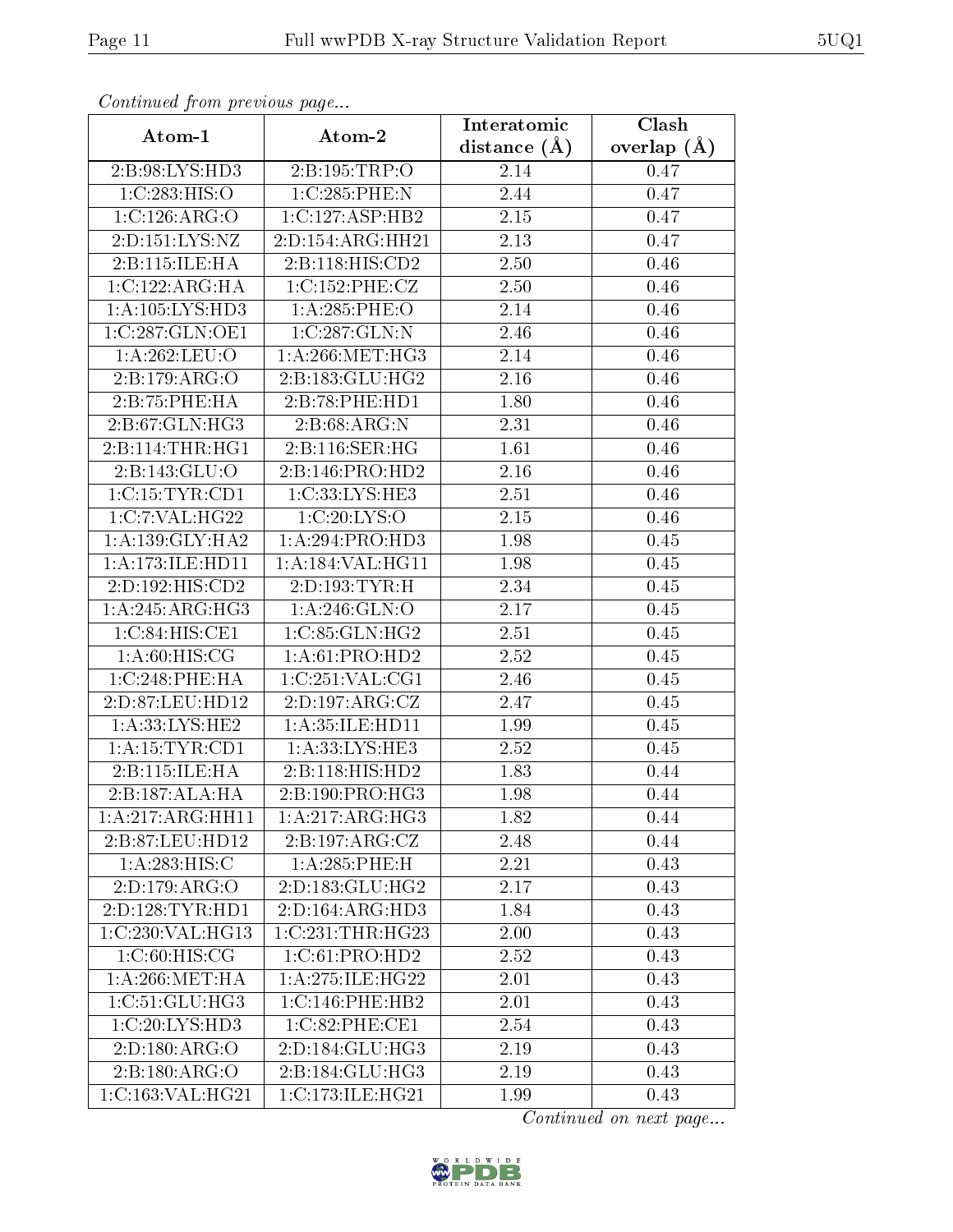|                              |                               | Interatomic    | Clash         |
|------------------------------|-------------------------------|----------------|---------------|
| Atom-1                       | Atom-2                        | distance $(A)$ | overlap $(A)$ |
| 1: A:261:SER:O               | 1:A:265:GLN:HG3               | 2.19           | 0.43          |
| 1:C:126:ARG:HD2              | 1:C:163:VAL:HG12              | 2.01           | 0.42          |
| 1:C:255:LEU:HD22             | 1:C:259:GLY:HA3               | 2.00           | 0.42          |
| 1:A:128:LEU:HB2              | 1: A: 188: SER: CB            | 2.49           | 0.42          |
| 2:B:115:ILE:HD12             | 2:B:115:ILE:H                 | 1.84           | 0.42          |
| $1: A:248:$ PHE:CD1          | 1:A:248:PHE:N                 | 2.87           | 0.42          |
| 1:C:61:PRO:O                 | 1:C:142:LYS:HE2               | 2.20           | 0.42          |
| $1: A:248:$ PHE:N            | 1:A:248:PHE:HD1               | 2.18           | 0.42          |
| 1:C:237:LYS:HE2              | 1:C:237:LYS:HB2               | 1.81           | 0.42          |
| 1: A: 41: THE: O             | 1: A: 42: GLU: HG2            | 2.20           | 0.42          |
| 1:C:237:LYS:HG3              | 1:C:238:PRO:HD2               | 2.01           | 0.42          |
| 1: A:65: LYS:H               | $1: A:81: \overline{GLU:HG2}$ | 1.86           | 0.41          |
| 1:C:106:SER:O                | 1: C: 110: GLN: HG3           | 2.20           | 0.41          |
| 1: A:88: LYS: HB2            | 1: A: 130: PRO:HB2            | 2.01           | 0.41          |
| 2:B:93:CYS:SG                | 2:B:197:ARG:HB3               | 2.60           | 0.41          |
| 1: A:221:THR:HA              | 1:A:222:PRO:HD3               | 1.81           | 0.41          |
| $2:B:120:ARG:H\overline{G2}$ | 2: B: 120: ARG: H             | 1.68           | 0.41          |
| 1: A: 255: LEU: HA           | $1: A: 255:$ LEU:HD23         | 1.88           | 0.41          |
| 2:B:145:PHE:HB2              | 2:B:146:PRO:HD3               | 2.03           | 0.41          |
| 2:B:94:LYS:HA                | 2:B:199:ARG:NH1               | 2.36           | 0.41          |
| 2: B: 93: CYS:O              | 2:B:199:ARG:NH1               | 2.54           | 0.41          |
| 1:A:131:GLN:HG3              | 1:A:131:GLN:H                 | 1.57           | 0.40          |
| 1:A:122:ARG:HA               | 1:A:152:PHE:CZ                | 2.57           | 0.40          |
| 2:B:149:LEU:HD21             | 2:B:160:PHE:HB2               | 2.03           | 0.40          |
| 1:C:53:SER:HB3               | 2:D:176:ILE:HG12              | 2.03           | 0.40          |
| 1:C:236:TYR:CE1              | 1:C:240:PHE:HD2               | 2.40           | 0.40          |

Continued from previous page...

All (1) symmetry-related close contacts are listed below. The label for Atom-2 includes the symmetry operator and encoded unit-cell translations to be applied.

| Atom-1                  | Atom-2                 | Interatomic<br>distance (A) | Clash<br>overlap (A |
|-------------------------|------------------------|-----------------------------|---------------------|
| $2:\!B:\!91:\!CYS:\!CB$ | 655<br>2:D:92:CYS:SG[6 | 2.04                        | . 16-               |

### 5.3 Torsion angles (i)

#### 5.3.1 Protein backbone (i)

In the following table, the Percentiles column shows the percent Ramachandran outliers of the chain as a percentile score with respect to all X-ray entries followed by that with respect to entries of similar resolution.

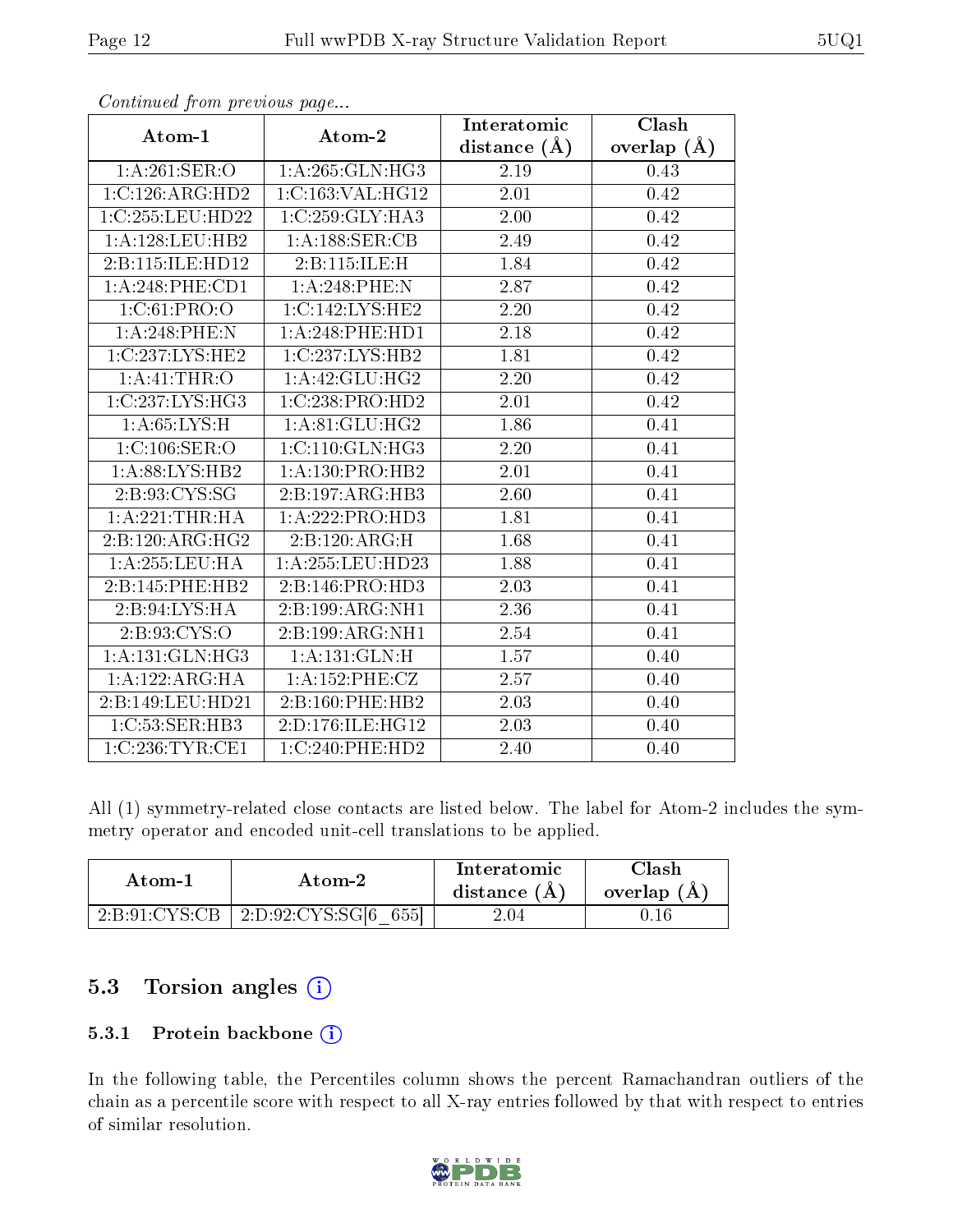| Mol            | Chain   | Analysed        | Favoured    | Allowed   | Outliers  | Percentiles     |           |
|----------------|---------|-----------------|-------------|-----------|-----------|-----------------|-----------|
|                | А       | $284/301(94\%)$ | 270 (95%)   | $10(4\%)$ | $4(1\%)$  |                 | 46        |
|                | $\rm C$ | $287/301(95\%)$ | 272 (95%)   | $9(3\%)$  | 6(2%)     | $\overline{ }$  | 37        |
| $\overline{2}$ | B       | 132/160(82%)    | $129(98\%)$ | $3(2\%)$  |           | 100             | $^1100$ ) |
| $\overline{2}$ | D       | $137/160(86\%)$ | $130(95\%)$ | 7(5%)     |           | 10 <sub>0</sub> | 100       |
| All            | All     | $840/922(91\%)$ | 801 (95%)   | 29 $(4%)$ | $10(1\%)$ | 13              | 49        |

The Analysed column shows the number of residues for which the backbone conformation was analysed, and the total number of residues.

All (10) Ramachandran outliers are listed below:

| Mol | Chain          | Res | Type |
|-----|----------------|-----|------|
| 1   | А              | 182 | THR  |
| 1   | С              | 127 | ASP  |
| 1   | С              | 166 | LEU  |
| 1   | $\overline{C}$ | 167 | TRP  |
| 1   | A              | 127 | ASP  |
| 1   | $\overline{C}$ | 163 | VAL  |
| 1   | А              | 166 | LEU  |
| 1   | $\overline{C}$ | 181 | SER  |
| 1   | А              | 284 | PRO  |
|     | ( )            | 156 | VAL  |

#### 5.3.2 Protein sidechains  $(i)$

In the following table, the Percentiles column shows the percent sidechain outliers of the chain as a percentile score with respect to all X-ray entries followed by that with respect to entries of similar resolution.

The Analysed column shows the number of residues for which the sidechain conformation was analysed, and the total number of residues.

| Mol                         | Chain | Analysed        | Rotameric | <b>Outliers</b> | Percentiles |    |
|-----------------------------|-------|-----------------|-----------|-----------------|-------------|----|
|                             | A     | $249/265(94\%)$ | 246 (99%) | $3(1\%)$        | $-71$       | 88 |
|                             | C     | $248/265(94\%)$ | 246 (99%) | $2(1\%)$        | 81          | 93 |
| $\mathcal{D}_{\mathcal{L}}$ | Β     | $120/144(83\%)$ | 118 (98%) | $2(2\%)$        | 60          | 83 |
| $\mathcal{D}_{\mathcal{L}}$ | D     | $126/144(88\%)$ | 122 (97%) | $4(3\%)$        | 39          | 71 |
| All                         | All   | 743/818 (91%)   | 732 (98%) | 11 $(2\%)$      | 65          | 85 |

All (11) residues with a non-rotameric sidechain are listed below:

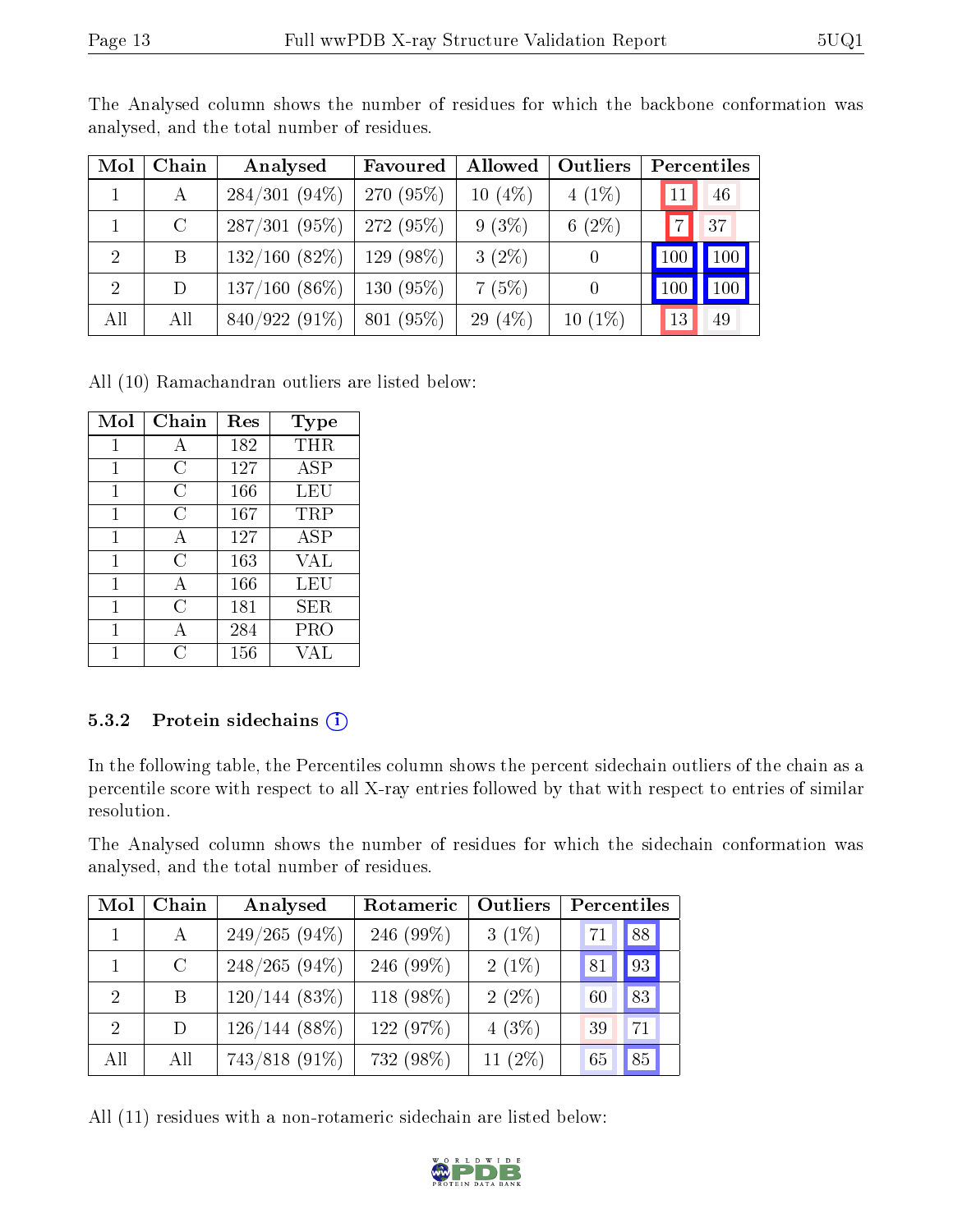| Mol            | Chain  | Res | $_{\rm Type}$ |
|----------------|--------|-----|---------------|
| 1              | А      | 105 | <b>LYS</b>    |
| 1              | А      | 179 | TYR           |
| 1              | А      | 295 | <b>HIS</b>    |
| $\overline{2}$ | В      | 76  | <b>LYS</b>    |
| $\overline{2}$ | В      | 87  | LEU           |
| 1              | С      | 162 | GLU           |
| 1              | С      | 199 | ARG           |
| $\overline{2}$ | Ð      | 64  | LEU           |
| $\overline{2}$ | $\Box$ | 68  | ${\rm ARG}$   |
| $\overline{2}$ | $\Box$ | 87  | LEU           |
| 2              |        | 199 | ${\rm ARG}$   |

Some sidechains can be flipped to improve hydrogen bonding and reduce clashes. All (1) such sidechains are listed below:

| Chain | $\perp$ Res | vpe |
|-------|-------------|-----|
|       |             |     |

#### 5.3.3 RNA (i)

There are no RNA molecules in this entry.

#### 5.4 Non-standard residues in protein, DNA, RNA chains (i)

There are no non-standard protein/DNA/RNA residues in this entry.

#### 5.5 Carbohydrates  $(i)$

There are no carbohydrates in this entry.

#### 5.6 Ligand geometry  $(i)$

There are no ligands in this entry.

#### 5.7 [O](https://www.wwpdb.org/validation/2017/XrayValidationReportHelp#nonstandard_residues_and_ligands)ther polymers  $(i)$

There are no such residues in this entry.

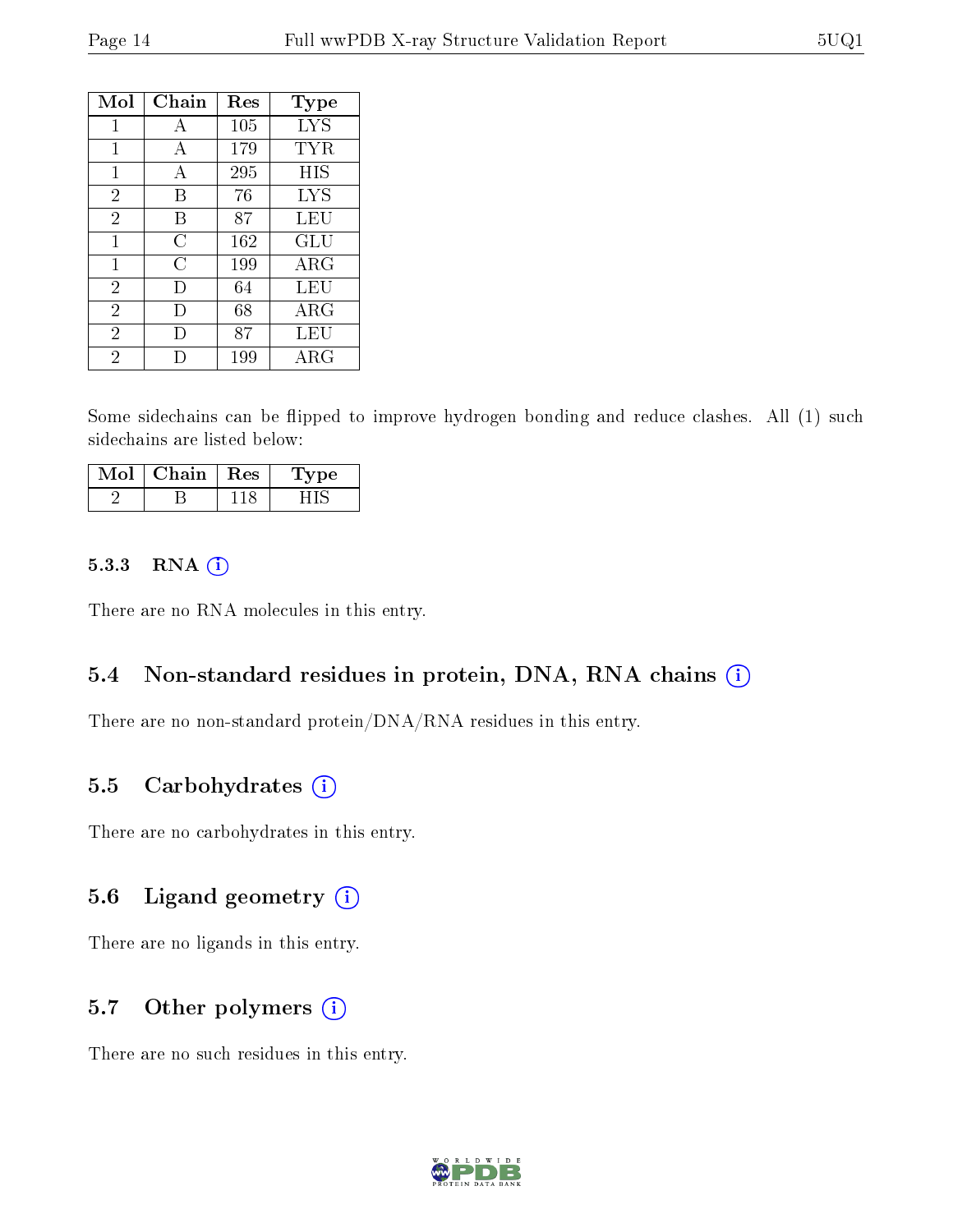### 5.8 Polymer linkage issues (i)

There are no chain breaks in this entry.

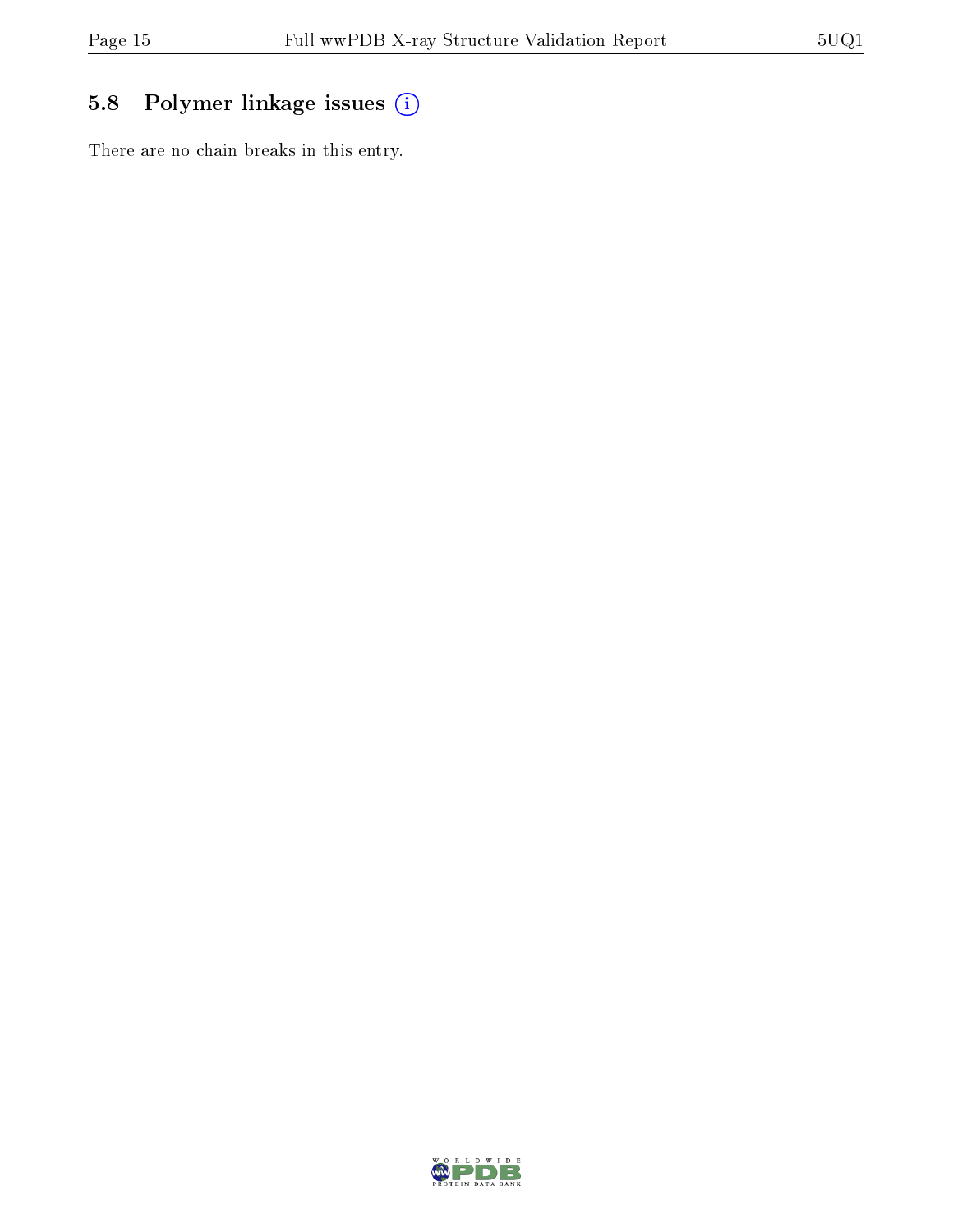## 6 Fit of model and data  $(i)$

### 6.1 Protein, DNA and RNA chains  $(i)$

In the following table, the column labelled  $#RSRZ> 2'$  contains the number (and percentage) of RSRZ outliers, followed by percent RSRZ outliers for the chain as percentile scores relative to all X-ray entries and entries of similar resolution. The OWAB column contains the minimum, median,  $95<sup>th</sup>$  percentile and maximum values of the occupancy-weighted average B-factor per residue. The column labelled ' $Q< 0.9$ ' lists the number of (and percentage) of residues with an average occupancy less than 0.9.

| Mol            | Chain   | Analysed        | ${ <\hspace{-1.5pt}{\mathrm{RSRZ}} \hspace{-1.5pt}>}$ | $\#\text{RSRZ}{>}2$    | $OWAB(A^2)$      | Q <sub>0.9</sub> |
|----------------|---------|-----------------|-------------------------------------------------------|------------------------|------------------|------------------|
|                | А       | $288/301(95\%)$ | $-0.06$                                               | $4(1\%)$<br>75<br>63   | 36, 61, 101, 155 |                  |
|                | $\rm C$ | $289/301(96\%)$ | 0.01                                                  | $5(1\%)$<br>70<br>57   | 29, 63, 109, 151 |                  |
| -2             | B       | 134/160(83%)    | 0.01                                                  | 81 <br>87<br>$1(0\%)$  | 40, 69, 104, 128 |                  |
| $\overline{2}$ | D       | $139/160(86\%)$ | $-0.19$                                               | $1(0\%)$<br>87<br>81   | 33, 60, 96, 143  |                  |
| All            | All     | 850/922 (92%)   | $-0.05$                                               | 11 $(1\%)$<br>77<br>65 | 29, 63, 104, 155 |                  |

All (11) RSRZ outliers are listed below:

| Mol            | Chain | $\operatorname{Res}% \left( \mathcal{N}\right) \equiv\operatorname{Res}(\mathcal{N}_{0})\cap\mathcal{N}_{1}$ | Type        | <b>RSRZ</b> |
|----------------|-------|--------------------------------------------------------------------------------------------------------------|-------------|-------------|
| 1              | А     | 295                                                                                                          | HIS         | 5.4         |
| 1              | C     | 288                                                                                                          | ASP         | 4.6         |
| 1              | C     | 231                                                                                                          | THR         | 2.7         |
| $\mathbf{1}$   | C     | 248                                                                                                          | PHE         | 2.3         |
| 1              | A     | 223                                                                                                          | ASP         | 2.3         |
| 1              | А     | 30                                                                                                           | VAL         | 2.3         |
| 1              | C     | 289                                                                                                          | VAL         | 2.2         |
| $\mathbf{1}$   | А     | 288                                                                                                          | ASP         | 2.1         |
| $\overline{2}$ | В     | 191                                                                                                          | $\rm THR$   | 2.1         |
| $\overline{2}$ | D     | 68                                                                                                           | ${\rm ARG}$ | 2.0         |
| 1              | ( )   | 225                                                                                                          | VAL         | $2.0\,$     |

#### 6.2 Non-standard residues in protein, DNA, RNA chains (i)

There are no non-standard protein/DNA/RNA residues in this entry.

#### 6.3 Carbohydrates (i)

There are no carbohydrates in this entry.